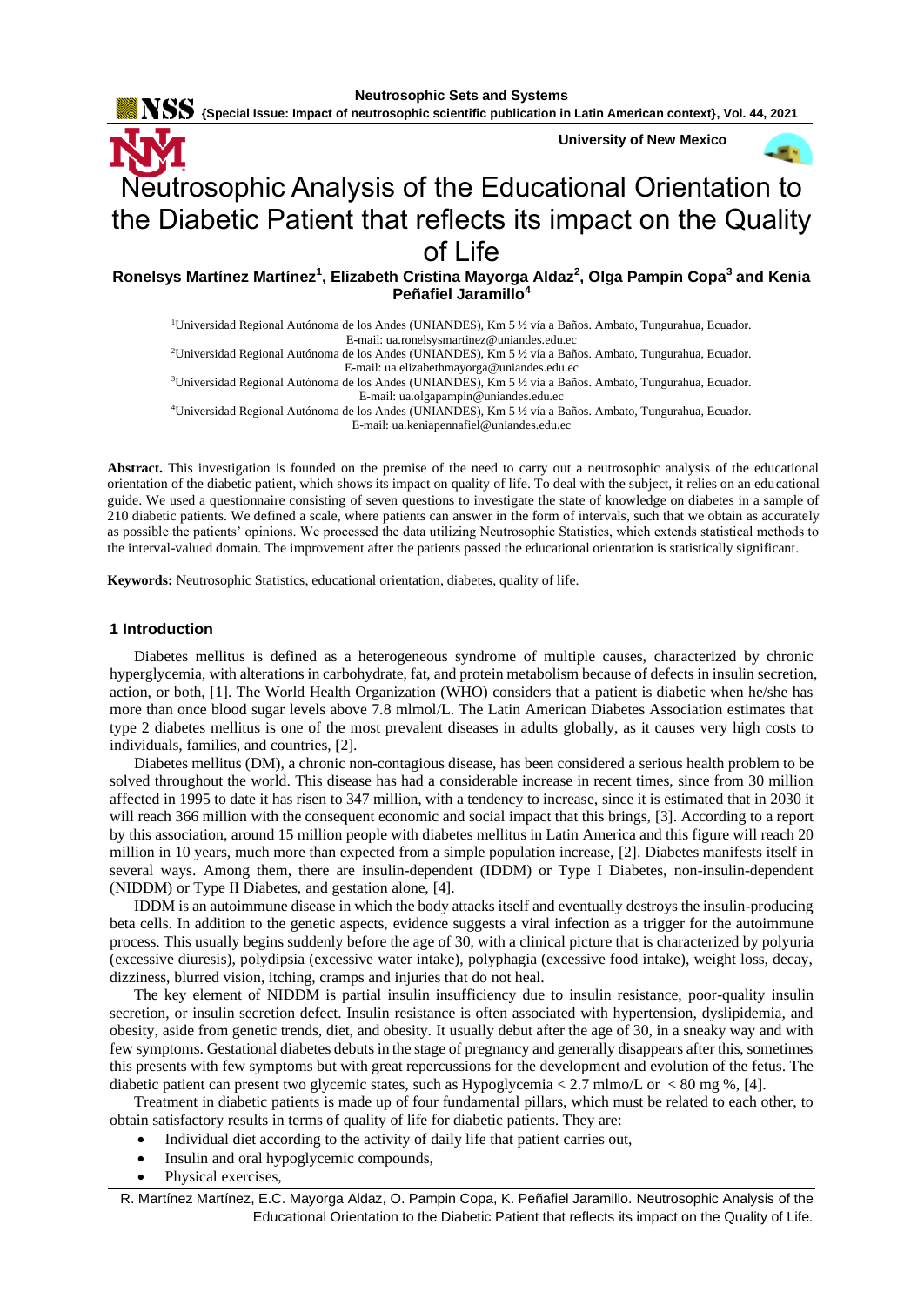## Education about the disease.

The recommendations of recent years of the American Diabetes Association (ADA) highlight, among the main objectives, the early education of the patient and his/her family through compliance with a standardized program, in addition to establishing strict glycemic control criteria based on the figures glycated hemoglobin, at the desirable values of blood pressure control, lipid profile and stop smoking, [5].

The WHO considers that health education is the fundamental part of the treatment of diabetes and the only effective one for the control of the disease and the prevention of its complications, [6]. That is why educating the patient, with the characteristics of the disease and the fundamental pillars of treatment and the lifestyles that he/she must lead, is to prepare him/her with the knowledge and skills necessary to face the demands of the patient treatment.

The purpose of education is to inform and motivate the population to adopt and maintain healthy practices and lifestyles and promote environmental changes, directing the training of human resources and research in their field [7].

Educating the diabetic patient begins at the time of diagnosis, which once confirmed, lasts for life and will respond to the individual characteristics of each patient. That is why, as argued by several researchers on the subject, [8,9], an education program is necessary whose purpose is to improve the care and quality of life of the patient, as well as to reduce morbidity and mortality from diabetes and its complications, is a feasible way to counteract the complications of the disease.

In this regard, it is significant for this research that authors such as Fernández Vázquez et al suggest that participatory education involves the patient as a generator of their learning, establishing a link between theory and practice, which affects making decisions about healthy habits and lifestyles [7].

An essential role in continuing to study the subject in depth is what Sarrión Soro states. He states that diabetes education should be prioritized in psychological intervention and that among the topics to be developed are coping with the disease, improving adherence to treatment and glycemic control [10].

According to those above, we can observe that education about the disease is one of the important pillars to maintain an adequate quality of life in patients with this pathology. Based on these arguments, the present investigation will direct its gaze to this issue.

The educational orientation to the diabetic patient plays a preponderant role since it allows us maintaining the attention from this perspective to the patient. Therefore, it offers him/her specific knowledge of how to perform in different daily life situations. That is why an illustrative brochure on patient orientation is a viable tool to achieve a better quality of life in patients suffering from this disease.

For this purpose, a neutrosophic analysis is carried out on the educational orientation of the diabetic patient, for which a bibliographic review was conducted, educational strategy, and institutional programs of several countries were analyzed. Where we could observe the following regularities:

- The Neutrosophic analysis of the educational orientation to the diabetic patient that reveals its impact on the quality of life has been scarcely systematized.
- It is necessary to continue developing instruments that allow educational orientation in patients with diabetes.

The objective of the study is to apply an educational guide that allows us a neutrosophic analysis of the orientation to the diabetic patient that shows its impact on the quality of life. Neutrosophic Statistics extends the classical statistics theory to intervals. In this study, the answers to questionnaires are given in interval forms, so, the use of Neutrosophic methods is justified. Patients' knowledge of diabetes was assessed using this imprecise scale in two moments, before and after to pass the educational training. The imprecise data were converted into crisp values and processed using methods of classical statistics, like Wilcoxon's signed rank.

## **2 Materials and Methods**

## **2.1 Neutrosophic Statistics**

Neutrosophic statistics were used to process the data. Neutrosophic Statistics is based on classical Statistics, where the data, parameters, population's size, sample's size, etc., are interval rather than crisp values.

**Definition 1**: ([11]) Let X be a universe of discourse. Three membership functions characterize a Neutrosophic Set (NS),  $u_A(x)$ ,  $r_A(x)$ ,  $v_A(x)$ :  $X \to ]0,1^+[$ , which satisfy the condition  $0 \le \inf u_A(x) + \inf r_A(x) +$  $\inf v_A(x) \leq \sup u_A(x) + \sup r_A(x) + \sup v_A(x) \leq 3^+$  for all  $x \in X$ .  $u_A(x)$ ,  $r_A(x)$  and  $v_A(x)$  are the membership functions of truthfulness, indeterminacy, and falseness of x in A, respectively, and their images are standard or non-standard subsets of  $]$ <sup>-</sup>0, 1<sup>+</sup>[.

**Definition 2**: ([11]) Let X be a universe of discourse. A *Single-Valued Neutrosophic Set* (SVNS) A on X is a set of the form:

R. Martínez Martínez, E.C. Mayorga Aldaz, O. Pampin Copa, K. Peñafiel Jaramillo. Neutrosophic Analysis of the Educational Orientation to the Diabetic Patient that reflects its impact on the Quality of Life.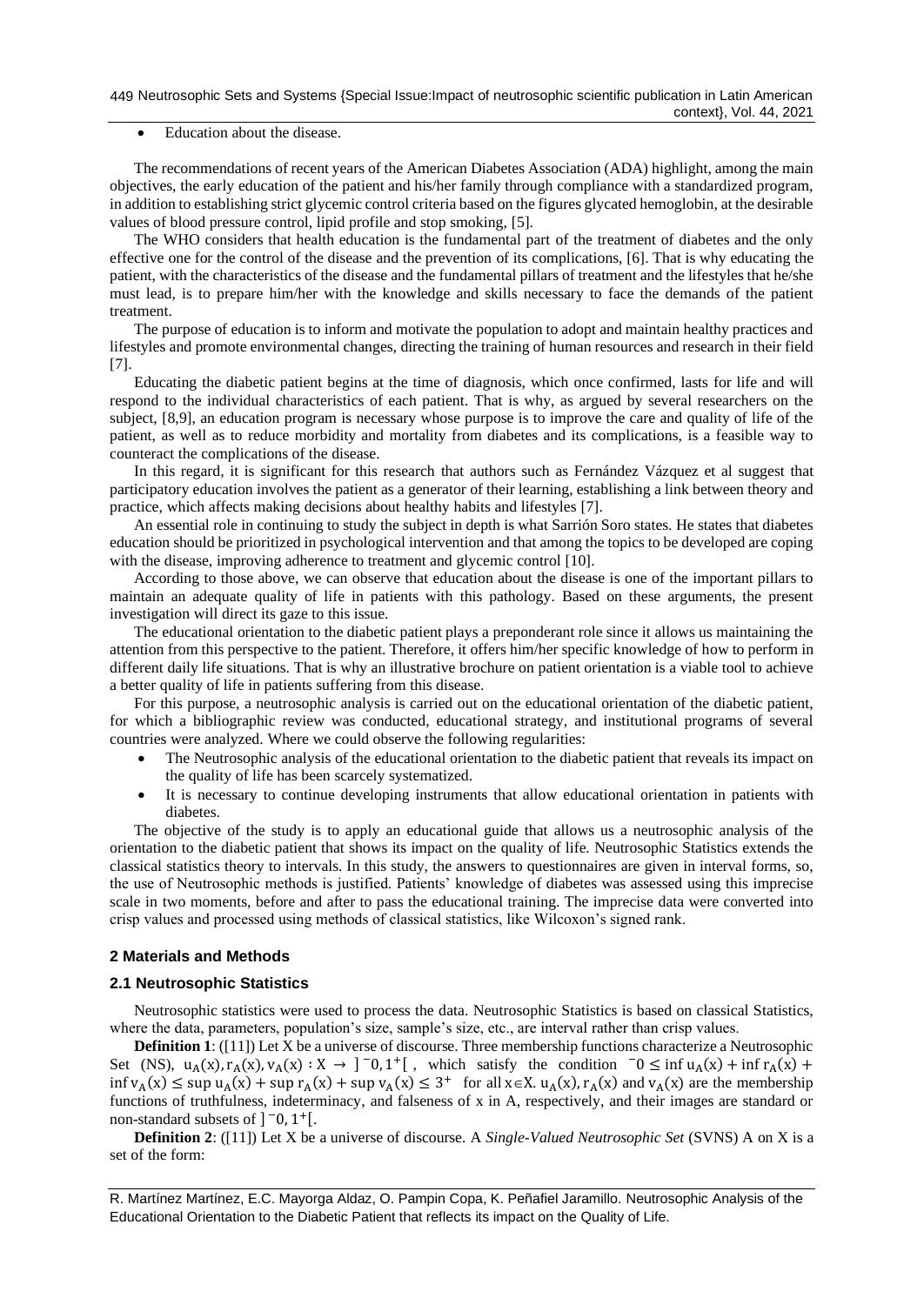Neutrosophic Sets and Systems {Special Issue:Impact of neutrosophic scientific publication in Latin American 450 context}, Vol. 44, 2021

$$
A = \{ (x, u_A(x), r_A(x), v_A(x)) : x \in X \}
$$
 (1)

Where  $u_A, r_A, v_A : X \to [0,1]$ , satisfy the condition  $0 \le u_A(x) + r_A(x) + v_A(x) \le 3$  for all  $x \in X$ .  $u_A(x)$ ,  $r_A(x)$  and  $v_A(x)$  denote the membership functions of truthfulness, indeterminate, and falseness of x in A, respectively. For convenience a *Single-Valued Neutrosophic Number* (SVNN) will be expressed as A = (a, b, c), where a, b,  $c \in [0,1]$  and satisfy  $0 \le a + b + c \le 3$ .

*Neutrosophic Statistics* extends the classical statistics, such that we deal with set values rather than crisp values, [12].

*Neutrosophic Descriptive Statistics* is comprised of all techniques to summarize and describe the neutrosophic numerical data characteristics.

*Neutrosophic Inferential Statistics* consists of methods that permit the generalization from a neutrosophic sampling to a population from which the sample was selected.

*Neutrosophic Data* is the data that contains some indeterminacy. Similarly to classical statistics, it can be classified as:

- *Discrete neutrosophic data*, if the values are isolated points.
- *Continuous neutrosophic data*, if the values form one or more intervals.

Another classification is the following:

- *Quantitative (numerical) neutrosophic data*; for example a number in the interval (we do not know exactly), 47, 52, 67, or 69 (we do not know exactly);
- *Qualitative (categorical) neutrosophic data*; for example: blue or red (we don't know exactly), white, black, green, or yellow (not knowing exactly).

The *univariate neutrosophic data* is a neutrosophic data that consists of observations on a neutrosophic single attribute.

*Multivariable neutrosophic data* is neutrosophic data that consists of observations on two or more attributes.

A *Neutrosophic Statistical Number* N has the form N = d + I, [12], where d is called *the determinate part and I is called indeterminate*.

A *Neutrosophic Frequency Distribution* is a table displaying the categories, frequencies, and relative frequencies with some indeterminacy. Most often, indeterminacies occur due to imprecise, incomplete or unknown data related to frequency. As a consequence, relative frequency becomes imprecise, incomplete, or unknown too. *Neutrosophic Survey Results* are survey results that contain some indeterminacy.

A *Neutrosophic Population* is a population not well determined at the level of membership (i.e. not sure if some individuals belong or do not belong to the population).

A *simple random neutrosophic sample* of size n from a classical or neutrosophic population is a sample of n individuals such that at least one of them has some indeterminacy.

A *stratified random neutrosophic sampling* is the pollster groups of the (classical or neutrosophic) population by a stratum according to a classification; afterward, the pollster takes a random sample (of appropriate size according to a criterion) from each group. If there is some indeterminacy, we deal with neutrosophic sampling.

Additionally, we describe some concepts of interval calculus, which shall be useful in this paper.

Given  $N_1 = a_1 + b_1 I$  and  $N_2 = a_2 + b_2 I$  two neutrosophic numbers, some operations between them are defined as follows, [13]:

$$
N_1 + N_2 = a_1 + a_2 + (b_1 + b_2)I
$$
 (Addition),

 $N_1 - N_2 = a_1 - a_2 + (b_1 - b_2)$ I (Difference).

 $N_1 \times N_2 = a_1 a_2 + (a_1 b_2 + b_1 a_2 + b_1 b_2)$ I (Product),

$$
\frac{N_1}{N_2} = \frac{a_1 + b_1 I}{a_2 + b_2 I} = \frac{a_1}{a_2} + \frac{a_2 b_1 - a_1 b_2}{a_2 (a_2 + b_2)} I
$$
 (Division).

Additionally, given  $I_1 = [a_1, b_1]$  and  $I_2 = [a_2, b_2]$  we have the following operations between them ([13]): 1.  $I_1 \leq I_2$  if and only if  $a_1 \leq a_2$  and  $b_1 \leq b_2$ .

- 2.  $I_1 + I_2 = [a_1 + a_2, b_1 + b_2]$  (Addition);
- 3.  $I_1 I_2 = [a_1 b_2, b_1 a_2]$  (Subtraction),
- 4.  $I_1 \cdot I_2 = [\min\{a_1 \cdot b_1, a_1 \cdot b_2, a_2 \cdot b_1, a_2 \cdot b_2\}, \max\{a_1 \cdot b_1, a_1 \cdot b_2, a_2 \cdot b_1, a_2 \cdot b_2\}]$  (Product),
- $I_1$  $\frac{I_1}{I_2} = \begin{bmatrix} \frac{a_1}{b_1} \end{bmatrix}$  $\frac{a_1}{b_1}, \frac{a_2}{b_2}$  $\frac{d_2}{b_2}$ , always that  $0 \notin I_2$  (Division).
- 5.  $\sqrt{\Gamma} = [\sqrt{a}, \sqrt{b}]$ , always that  $a \ge 0$  (Square root).

\_\_\_\_\_\_\_\_\_\_\_\_\_\_\_\_\_\_\_\_\_\_\_\_\_\_\_\_\_\_\_\_\_\_\_\_\_\_\_\_\_\_\_\_\_\_\_\_\_\_\_\_\_\_\_\_\_\_\_\_\_\_\_\_\_\_\_\_\_\_\_\_\_\_\_\_\_\_\_\_\_\_\_\_\_\_\_\_\_\_ R. Martínez Martínez, E.C. Mayorga Aldaz, O. Pampin Copa, K. Peñafiel Jaramillo. Neutrosophic Analysis of the Educational Orientation to the Diabetic Patient that reflects its impact on the Quality of Life.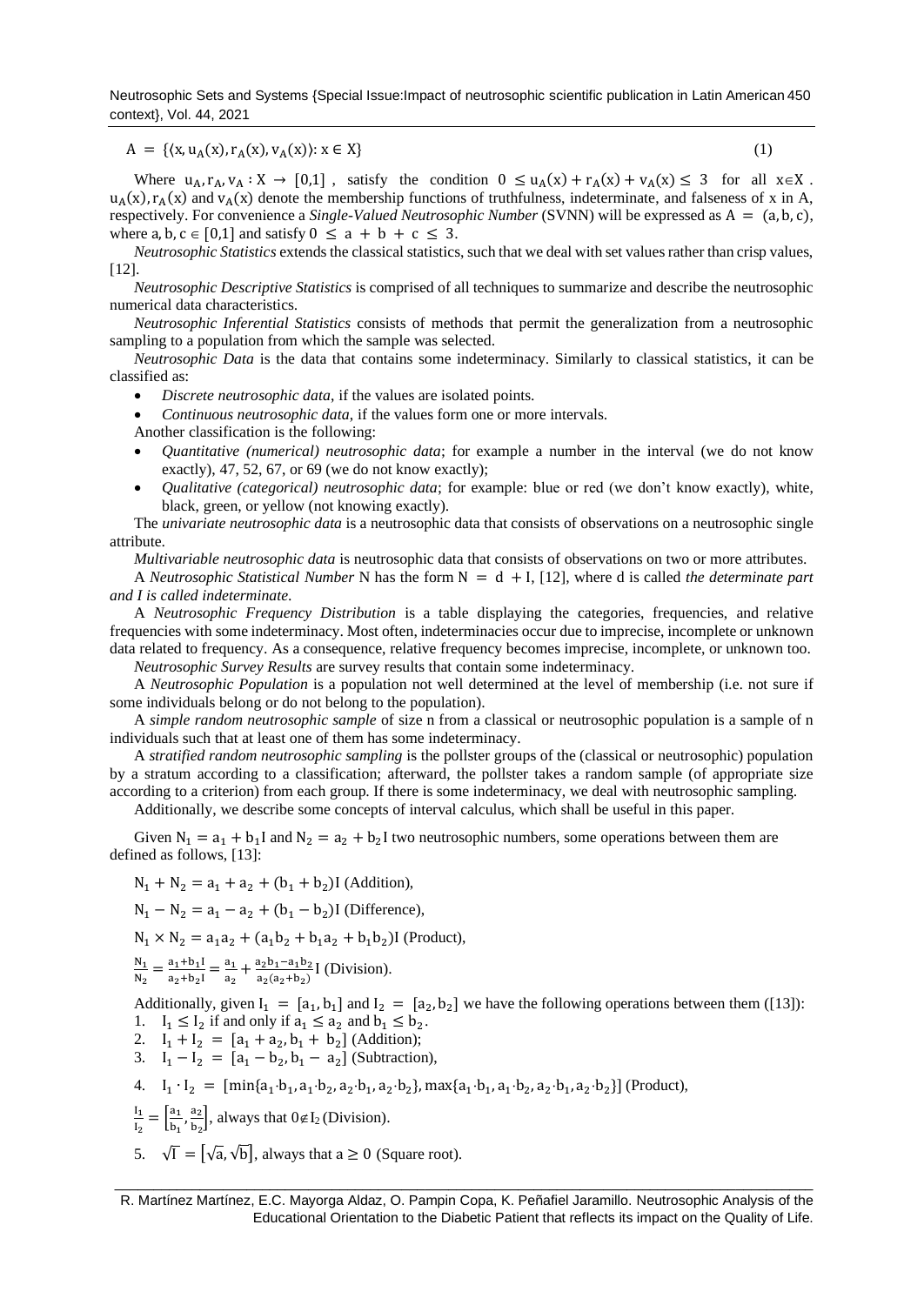451 Neutrosophic Sets and Systems {Special Issue:Impact of neutrosophic scientific publication in Latin American

context}, Vol. 44, 2021

6. 
$$
I^{n} = \underbrace{I \cdot I \cdot \cdots \cdot I \cdot I}_{n \text{ times}}
$$

As the size population that could participate in the research is known, it is calculated using the following expression:

- N: is the population size
- $p =$  approximate proportion of the phenomenon under study in the reference population,
- $q =$  proportion of the reference population that does not present the phenomenon under study (1 -p),
- The desired confidence level (Z).
- An expression that makes evident the degree of confidence that the true value of the parameter in the population is found in the calculated sample.
- The absolute precision (d). It is the desired width of the confidence interval on both sides of the true value of the difference between the two proportions (in percentage points).

In this case, we are looking for a confidence level between of 95%, so  $z = 1.96$ ,  $d = 0.05$  and  $p = q = 0.5$ ,  $N =$ 462. The result is a sample of  $n = 210$  randomly selected.

Thus, in the present study, 210 patients diagnosed with diabetes participated, aged between 35-59 years old, 143 are female and 67 are male, all from Cantón Urdaneta, Province of Los Ríos, Republic of Ecuador. A simple random sampling was carried out, using the selection procedure by letter.

# **2.2 The investigation**

We carried out a pilot study of a quantitative, prospective, longitudinal, and comparative type of six months between each of the measurements. In which an educational orientation brochure was applied and its effect was finally assessed. The study complies with the postulates of the Declaration of Helsinki, where all patients signed informed consent.

The analytic-synthetic analysis was also used: which was aimed at the study of cognitive processes and allows the decomposition of the phenomenon or process of study. In this case, the educational orientation to the diabetic patient, the analysis of the main elements that make it up for determining their particularities, and then synthesis they are integrated to allow and discover relationships and general characteristics.

Within the empirical ones, the survey was used because it allowed obtaining information for characterizing the behavior of the educational orientation of the diabetic patient, its impact on the quality of life in the investigated canton.

For the tabulation, we used a questionnaire to be completed by the participants as a collection instrument, consisting of multiple-choice questions with simple answers. This was made up of 7 questions that encompassed the dimensions of the IMEVID questionnaire ([14]), which is used to measure lifestyle in patients with diabetes. The questionnaire is the following:

Questionnaire Questions:

- 1- Do you know details of the nutrition that a diabetic patient should take?
- 2- Do you practice physical activities systematically?
- 3- Do you know how harmful the consumption of tobacco or cigarettes is?
- 4- Do you know how harmful it is to consume any drink that contains alcohol?
- 5- Do you have information about diabetes?
- 6- Do you know how to handle emotions?
- 7- Do you comply with all treatment indications?
- The used scale deserves a deepen explanation.

Each patient can respond in form of intervals. For example, patient A can answer question 1 for him/her is [98, 98.5]. This kind of answer seems difficult to achieve, however, with the correct explanation patients can complete this. The reason to use this scale is that patients can express their opinions more accurately.

## **2.3. Neutrosophic method used**

For the developed neutrosophic analysis, the workflow of 8 logical steps considered to develop the research was taken into account. The analysis is based on the functioning of the neutrosophic environment to model the uncertainty. The analysis is based on a guide of logical steps with a neutrosophic approach that can address criteria of different nature in a neutrosophic environment, [15-26].

Step 1 Selection of the instruments to apply,

- Step 2 Preparation of the personnel,
- Step 3 Survey application,

Step 4 Tabulation of the results of the first measurement,

Step 5 Applying the educational orientation guide,

Step 6 Tabulation of the results of the second measurement,

R. Martínez Martínez, E.C. Mayorga Aldaz, O. Pampin Copa, K. Peñafiel Jaramillo. Neutrosophic Analysis of the Educational Orientation to the Diabetic Patient that reflects its impact on the Quality of Life.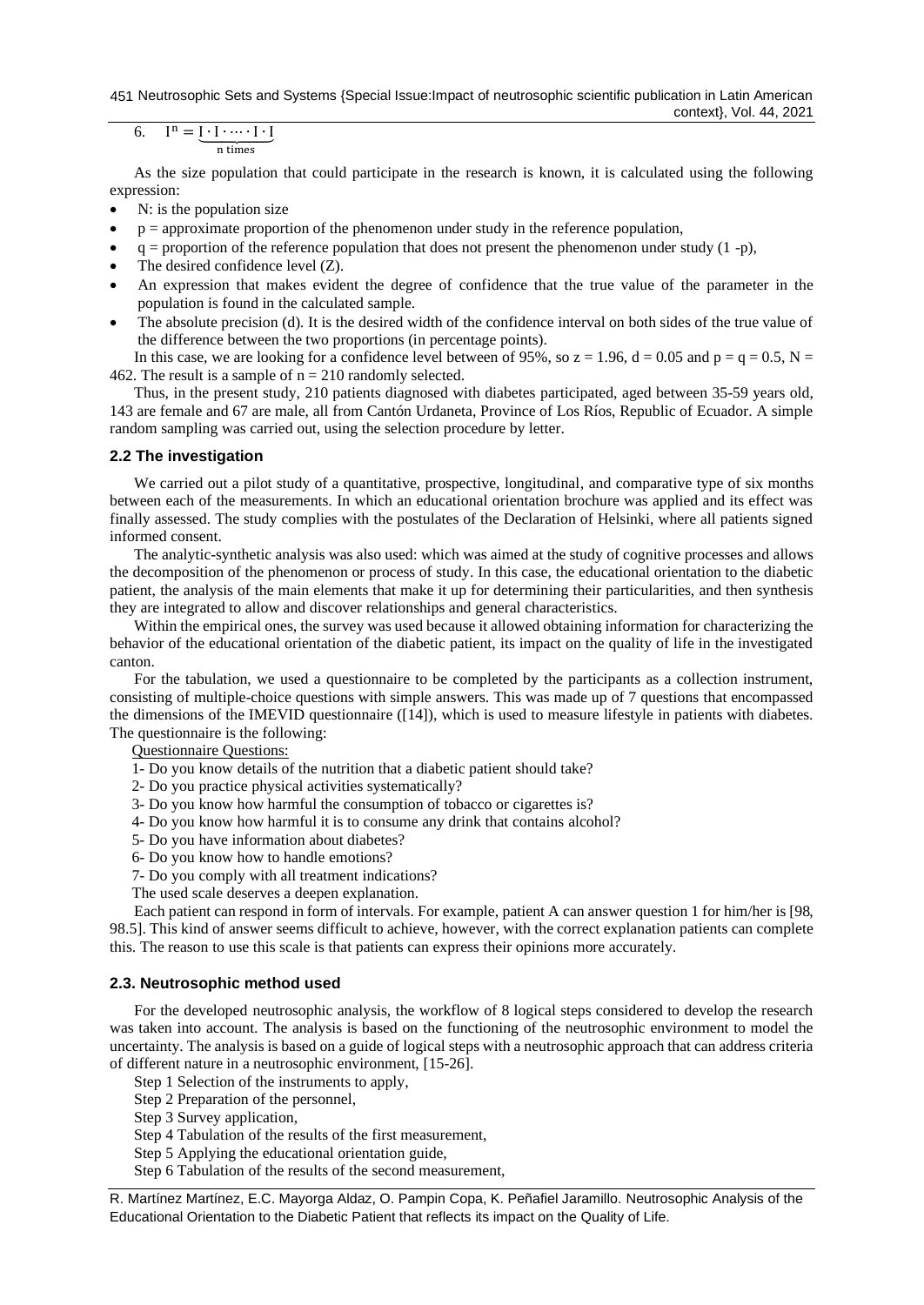Neutrosophic Sets and Systems {Special Issue:Impact of neutrosophic scientific publication in Latin American 452 context}, Vol. 44, 2021

Step 7 Interpretation of the results, Step 8 Drafting the final investigation report.

#### **Statistical analysis**

Descriptive statistics were used, particularly the analysis of the frequency and percentages of each of the questions. In addition, inferential statistics were used, mainly the nonparametric Wilcoxon signed rank test. For which a confidence level of 95% and a maximum error of 5% were taken into account, considering a value of  $p \leq$ 0.05 as statistically significant. The collected data were analyzed using SPSS 20 software.

#### **2.4 Main contentive aspects of the educational guide**

For the elaboration of the guide, the criteria of several authors were taken into account. This in turn is structured as follows:

*Introduction*: where essential data on the disease, its incidence, prevalence, and main pillars of treatment are addressed.

*Development*: it contains a detailed explanation of the Nutrition that patients must take, the main bases of physical activity, the detrimental to the disease the consumption of tobacco and alcoholic beverages. It also offers information on diabetes, tells you how to manage emotions and details the main treatments and the need for compliance.

*Bibliography*: in this section, the classic and more accessible bibliography is offered to patients so that they continue to educate themselves about the disease.

#### **3 Results**

From a population of  $N = 462$  patients, we selected a sample of  $n = 210$ . Each interval was converted into a crisp value calculating the middle point of the interval.

The answers were processed using the following criterion:

- If the answer is  $\geq$  55 we consider it is YES,
- If the answer is  $\geq 45$  and  $\lt$  55 we consider it is INDETERMINATE,
- If the answer is  $< 45$  it is NO.

Table 1 presents the results of the applied survey, where its content reflects the IMEVID questionnaire to find out if they present lifestyles in correspondence with the characteristics of the disease. A comparison is made between the two moments of the investigation: before the educational guide is applied and after its application.

In question 1 of the survey, with regard to nutrition, it is observed that at the initial moment, that is, before applying the educational guide, the patients had little perception of this aspect, since only 50 patients (24% ) of the sample answered YES, which represents that they know details of the subject matter of this; the majority 101 (48%) answered not knowing this; and the rest 59 (28%) have an indeterminate answer, not claiming any cause for their position. The results were very different after the application of the guide, since the majority 193 patients (92%) of the sample considered to know about the nutrition that a diabetic patient should do, aspects that make evident the existence of a transformation towards the final moment, only 17 (8%) answer in an indeterminate range.

On the other hand, in question 2, referring to systematic physical activity, at the initial moment, only a minority performed it 42 or 20% of the sample, as this number indicated the option YES. While it was not the majority because 118 patients (56%) of the total of them indicated this option. On the other hand, only 50 (24%) did not indicate something. After applying the guide in this question, a transformation is also observed, since most of the patients investigated 193 (96%) stated whether to carry out physical activity systematically, an aspect that denotes that educational guidance is effective in this question, only 17 (4%) did not provide a clear answer.

Question 3 related to the harmfulness of tobacco or cigarette consumption, before applying the guide only a minority of 75 (36%) answered that they did know it, the majority said they did not know (118 or 56%) and the rest 13 or 8%, did not indicate either of the two previous options. After applying the guide, improvements in knowledge about this question are observed, since the majority 193 or 92% said they did know how harmful the consumption of this substance is. Only 17 or 8% did not respond clearly, so it can be argued that the effect of the guide on patients in this question has been positive.

The results of question 4 are associated with the knowledge about the negative effect of the consumption of any drink that contains alcohol for these patients. It is observed that before applying the guide, the majority, that is, 101 or 48% expressed knowledge about the question; on the other hand, 84 or 40% of the sample did not show up and only 25 or 12% did not answer clearly. While after the educational guide was applied, positive results were shown, since the majority 202 or 96% said they knew and 8 (4%) patients did not answer clearly.

Question 5 related to information about diabetes, at the beginning only 34 patients or 16% had information about diabetes. They stated that they had acquired it through the media and official internet sites in informal

\_\_\_\_\_\_\_\_\_\_\_\_\_\_\_\_\_\_\_\_\_\_\_\_\_\_\_\_\_\_\_\_\_\_\_\_\_\_\_\_\_\_\_\_\_\_\_\_\_\_\_\_\_\_\_\_\_\_\_\_\_\_\_\_\_\_\_\_\_\_\_\_\_\_\_\_\_\_\_\_\_\_\_\_\_\_\_\_\_\_ R. Martínez Martínez, E.C. Mayorga Aldaz, O. Pampin Copa, K. Peñafiel Jaramillo. Neutrosophic Analysis of the Educational Orientation to the Diabetic Patient that reflects its impact on the Quality of Life.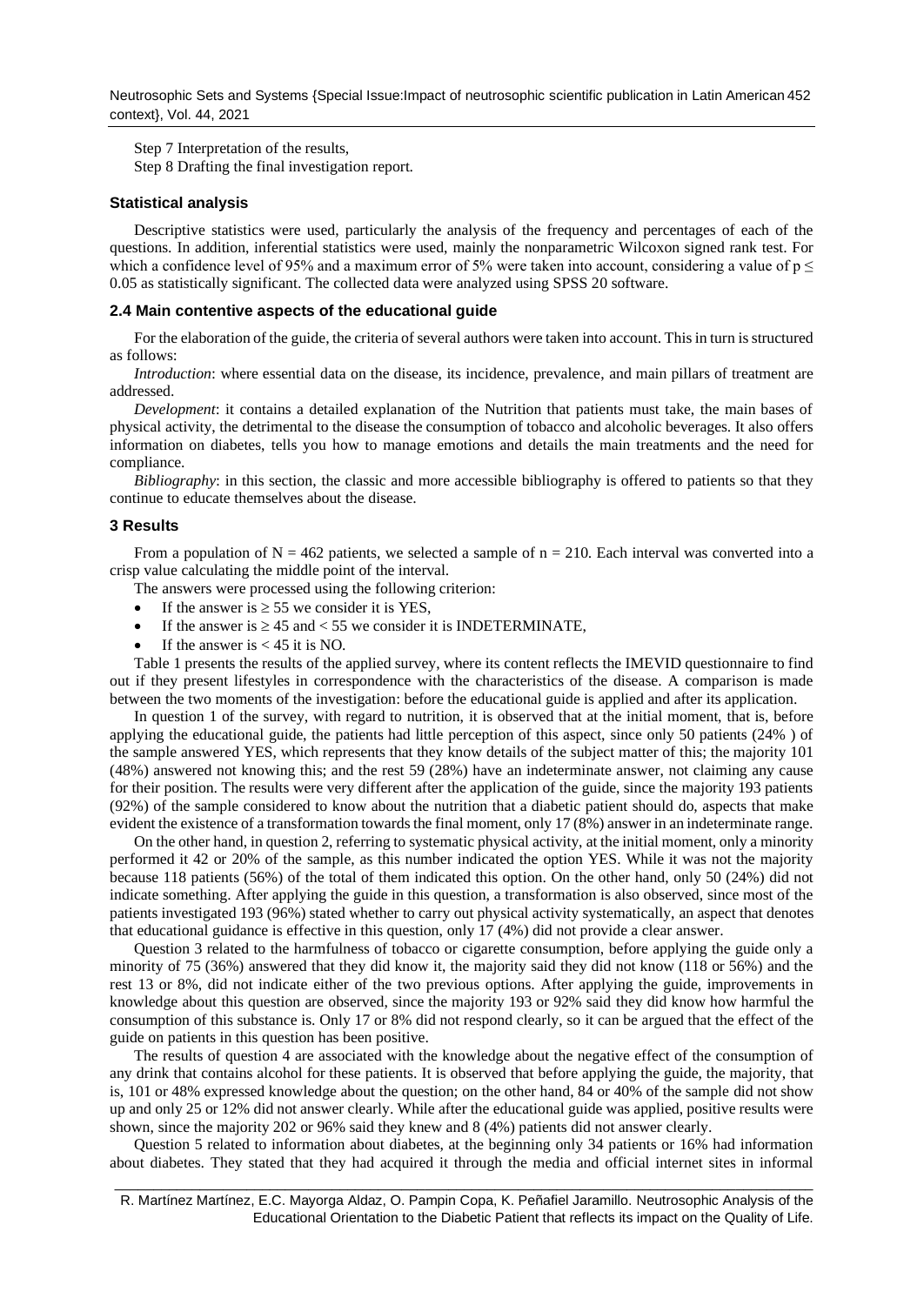conversations with them. The majority did not have information 151 (72%), a question that is detrimental to correct quality of life despite having the disease. Only 25 or 8% have had an unclear response. A significant increase was obtained after applying the guide since 100% of the investigated patients stated that they had reliable information about the disease.

Question 6 on the management of emotions obtained similar results at the moment before the previous questions, since the minority 33 or 16% knew how to achieve an adequate management of emotions, however, the majority said they did not know, 160 or 76%, while only 17 did not answer clearly. There were improvements at the end of the research, since 18 or 72% of the study sample showed knowledge, in the same way, a minority, despite the indications included in guide 34 or 16% did not know how to control their emotions. It is important to state that this is the most difficult issue when knowing the diagnosis of a disease. On the other hand, 25 or 12% did not answer clearly any of the options.

Question 7 referred to the indications for treatment, at the initial moment of the investigation there was only a minority that knew the pillars of treatment of this disease (76 or 36%). Most of them were unaware of them (109 or 52%), while 25 or 12% did not issue any useful criteria. However, after the end of the investigation and in the second measurement of the longitudinal study, it is observed that 100% of the patients dominate the fundamental indications for treatment.

As has been observed in the descriptive analysis developed, it is shown that in all the questions, there have been increases at the end of the study. A matter that makes the educational orientation of patients evident and this affects their quality of life.

| Subject of the question      | Answers before applying the educational<br>guide |           |               | Answers after applying the educational<br>guide |          |               |
|------------------------------|--------------------------------------------------|-----------|---------------|-------------------------------------------------|----------|---------------|
|                              | Yes                                              | No        | Indeterminate | Yes                                             | No       | Indeterminate |
|                              | N(% )                                            | N(% )     | $N(\%)$       | $N(\%)$                                         | N(% )    | $N(\%)$       |
| <b>Nutrition</b>             | 50(24%)                                          | 101(48%)  | 59 (28%)      | 193 (92%)                                       | $\Omega$ | 17 (8%)       |
| Systematic physical activity | 42 (20%)                                         | 118 (56%) | 50 (24%)      | 202 (96%)                                       | $\Omega$ | 8(4%)         |
| Tobacco use                  | 75 (36%)                                         | 118 (56%) | 17(8%)        | 193 (92%)                                       | $\Omega$ | 17(8%)        |
| Alcohol consumption          | 101 (48%)                                        | 84 (40%)  | 25 (12%)      | 202 (96%)                                       | $\Omega$ | 8(4%)         |
| Diabetes information         | 34 (16%)                                         | 151 (72%) | 25 (12%)      | 210 (100%)                                      | $\Omega$ | $\theta$      |
| Managing emotions            | 33 (16%)                                         | 160 (76%) | 17 (8%)       | 151 (72%)                                       | 34 (16%) | 25(12%)       |
| <b>Treatment indications</b> | 76 (36%)                                         | 109 (52%) | 25 (12%)      | 210 (100%)                                      | $\Omega$ |               |

**Table 1**: Results of the application of the IMEVID questionnaire. **Source:** own elaboration.

To corroborate the validity of the results obtained, inferential statistics are used, particularly the Wilcoxon signed-rank nonparametric test. Where the results obtained are shown below.

Table 2 shows the results of the inferential statistics, where the ranges of signs show a level of statistical significance below 0.05 after comparing the results MD≤ MA, with 100% of the patients analyzed. This denotes that there was a change of sign in each of the cases studied when evaluating the Statistic Test (Z), it expresses a favorable position higher than the moment after the educational guide was applied, from a bilateral significance (Table 2), based in negative ranges, so the null hypothesis  $(H<sub>0</sub>)$  is rejected. This leads to assert that the guide significantly contributed to the educational orientation of diabetic patients.

| Aspects<br>evaluated                  | <b>Nutrition</b><br>after<br>$\sim$<br><b>Nutrition</b><br>before | A physics<br>after - A<br>physics<br>before | Tobacco use<br>after - Tobacco<br>use before | Alcohol<br>consumption<br>after - Alcohol<br>consumption<br>before | <b>Diabetes</b><br>information<br>after - Diabetes<br>information<br>before | Managing<br>emotions<br>after -<br>Managing<br>emotions<br>before | Informati<br>on after -<br>Informati<br>on before |
|---------------------------------------|-------------------------------------------------------------------|---------------------------------------------|----------------------------------------------|--------------------------------------------------------------------|-----------------------------------------------------------------------------|-------------------------------------------------------------------|---------------------------------------------------|
| Z                                     | $-3.787b$                                                         | $-4.021b$                                   | $-3,742b$                                    | $-3,771$ <sup>b</sup>                                              | $-4.413b$                                                                   | $-3.945b$                                                         | $-3.755b$                                         |
| <b>Next</b><br>asympt.<br>(bilateral) | .000                                                              | , 000                                       | , 000                                        | , 000                                                              | , 000                                                                       | , 000                                                             | , 000                                             |

**Table 2:** Wilcoxon signed-rank nonparametric test results. **Source:** Processing with SPSS 20 software.

## **Conclusion**

In the research process on the educational orientation of the diabetic patient, its impact on the quality of life, the results obtained show that the qualitative and quantitative analysis allowed to corroborate the fulfillment of the proposed objective and reach the following conclusions:

1. The assessment of the theoretical and methodological references on educational orientation to diabetic patients and its impact on quality of life evidences the need to investigate this issue.

R. Martínez Martínez, E.C. Mayorga Aldaz, O. Pampin Copa, K. Peñafiel Jaramillo. Neutrosophic Analysis of the Educational Orientation to the Diabetic Patient that reflects its impact on the Quality of Life.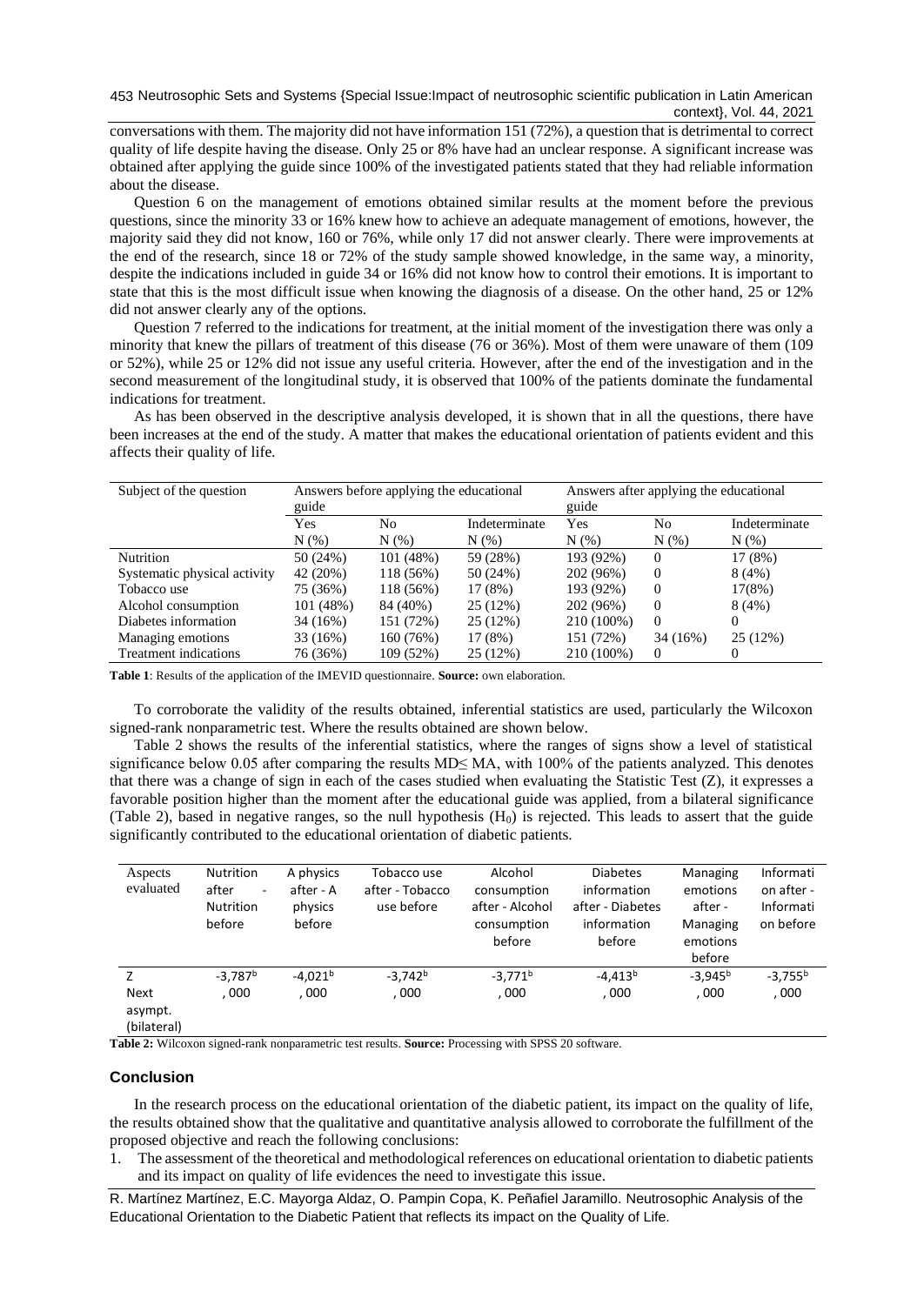Neutrosophic Sets and Systems {Special Issue:Impact of neutrosophic scientific publication in Latin American 454 context}, Vol. 44, 2021

- 2. The interpretation of the results, using a descriptive and inferential analysis allows us asserting the educational guide contributed significantly to improve the educational orientation to the diabetic patient and therefore its impact on quality of life.
- 3. The neutrosophic perspective is present when we allow interval-valued answers to the questionnaire, which constitutes an imprecise approach, but undoubtedly a more accurate one because patients can express their opinions considering the imprecision of what they think.

## **References**

- [1] Pérez-Rodríguez, A. and Berenguer-Gouarnaluses, M. (2014) Some considerations on diabetes mellitus and its control at the primary health level. MEDISAN, 19, 375-390.
- [2] Aschner, P. (2012) ALAD guidelines for the diagnosis, control and treatment of type 2 Diabetes Mellitus. Available at: http://academia.utp.edu.co/medicinadeportiva/files/ 2012/04/Guias-ALAD-DIABETES-MELLITUS-Tipo2.pdf. Dominican Republic: Latin American Diabetes Association.
- [3] Jiménez-Corona, A., Aguilar-Salinas, C.A., Rojas-Martínez, R. and Hernández-Avila, M. (2013) Type 2 diabetes mellitus and frequency of actions for its prevention and control. Salud Pública de México, 55, 137-143.
- [4] Hernández, R., Agramante, S. and Aguilar, E. (2006) Diabetes mellitus and physical exercises. In: Physical exercise and rehabilitation, pp. 157-167, Sports editorial, Havana.
- [5] Ahluwalia, R. and Vora, J. (2010) Management of type 2 diabetes: from guidelines to clinical practice. Medicina clinica, 135, 9-14.
- [6] World-Health-Organization (1991) Guidelines for the development of a national program for diabetes mellitus. WHO. Division of Noncommunicable Diseases and Health Technology. WHO / BOD / DM Report 91-1., Geneva.
- [7] Fernández-Vázquez, A., Abdala-Cervantes, T., Alvara-Solís, E.P., Franco, T., López-Valencia, E., Cruz-Centeno, S., Mendoza, D. and Pedraza-Avilés, A.G. (2012) Self-care strategies in patients with type 2 diabetes mellitus. Revista de Especialidades Médico-Quirúrgicas 17, 94-99.
- [8] Matarama-Peñate, M., Llanio-Navarro, R., Iglesias-Muñiz, P., Setién-Quintana, C., Hernández-Zúñiga, M. and Vicente-Peña, E. (2005) Internal Medicine. Diagnosis and treatment, ECIMED, Havana.
- [9] Marín-Peñalver, J.J., Martín-Timón, I., Sevillano-Collantes, C. and del-Cañizo-Gómez, F.J. (2016 ) Update on the treatment of type 2 diabetes mellitus. World journal of diabetes, 7, 354-395.
- [10] Sarrión-Soro, B. (2010) Psychological support for diabetes. Available in: http://medicablogs.diariomedico.com/reflepsiones/2010/09/28/psychological-support-for-diabetes/.
- [11] Smarandache, F. (1998) Neutrosophy. / Neutrosophic Probability, Set, and Logic, American Research Press, Rehoboth.
- [12] Smarandache, F. (2014) Introduction to Neutrosophic Statistics, Sitech & Education Publishing, Craiova.
- [13] Moore, R.E. (1966) Interval Analysis, Prentice Hall, Englewood Cliffs.
- [14] López-Carmona, J.M., Ariza-Andraca, C.R., Rodríguez-Moctezuma, J.R. and Munguía-Miranda, C. (2003) Construction and initial validation of an instrument to measure lifestyle in patients with type 2 diabetes mellitus. Salud Pública de México, 45, 259- 268.
- [15] Mar, O., Santana, I. and Gulín, J. (2019) Algorithm to determine and eliminate neutral nodes in a Neutrosophic Cognitive Map. Neutrosophic Computing and Machine Learning, 8, 4-11.
- [16] Ortega, R.G., Rodríguez, M., Vázquez, M.L. and Ricardo, J.E. (2019) Pestel analysis based on neutrosophic cognitive maps and neutrosophic numbers for the sinos river basin management. Neutrosophic Sets and Systems, 26, 16.
- [17] Edalatpanah, S.A. and Smarandache, F. (2019) Data envelopment analysis for simplified neutrosophic sets, Infinite Study.
- [18] Coka-Flores, D., Cadena-Morillo, J.R., Rosero-Martínez, C.G. and Ortiz-Aguilar, W. (2020) Selection of Experts to Validate a Research Proposal Using a Neutrosophic Method. Neutrosophic Sets and Systems, 37, 71-80.
- [19] Escobar-Suárez, C.A., Oliva-Torres, R. and Espinoza-Freire, L. (2020) Neutrosophic Analysis of Complications Generated by Hypothyroidism during Pregnancy. Neutrosophic Sets and Systems, 37, 141-150.
- [20] Gómez, G.A., García, J.F.G., Gómez, S.D.Á. and Smarandache, F. (2020) Neutrosophic Sociogram for Group Analysis. Neutrosophic Sets and Systems, 37, 417-427.
- [21] Guillot, C.C., Medina, D.R.M. and Ávalos, M.A.B. (2020) Neutrosophic Evaluation of Depression Severity. Neutrosophic Sets and Systems, 37, 242-249.
- [22] Martínez, C.R., Hidalgo, G.A., Matos, M.A. and Smarandache, F. (2020) Neutrosophy for Survey Analysis in Social Sciences. Neutrosophic Sets and Systems, 37, 409-416.

\_\_\_\_\_\_\_\_\_\_\_\_\_\_\_\_\_\_\_\_\_\_\_\_\_\_\_\_\_\_\_\_\_\_\_\_\_\_\_\_\_\_\_\_\_\_\_\_\_\_\_\_\_\_\_\_\_\_\_\_\_\_\_\_\_\_\_\_\_\_\_\_\_\_\_\_\_\_\_\_\_\_\_\_\_\_\_\_\_\_ R. Martínez Martínez, E.C. Mayorga Aldaz, O. Pampin Copa, K. Peñafiel Jaramillo. Neutrosophic Analysis of the Educational Orientation to the Diabetic Patient that reflects its impact on the Quality of Life.